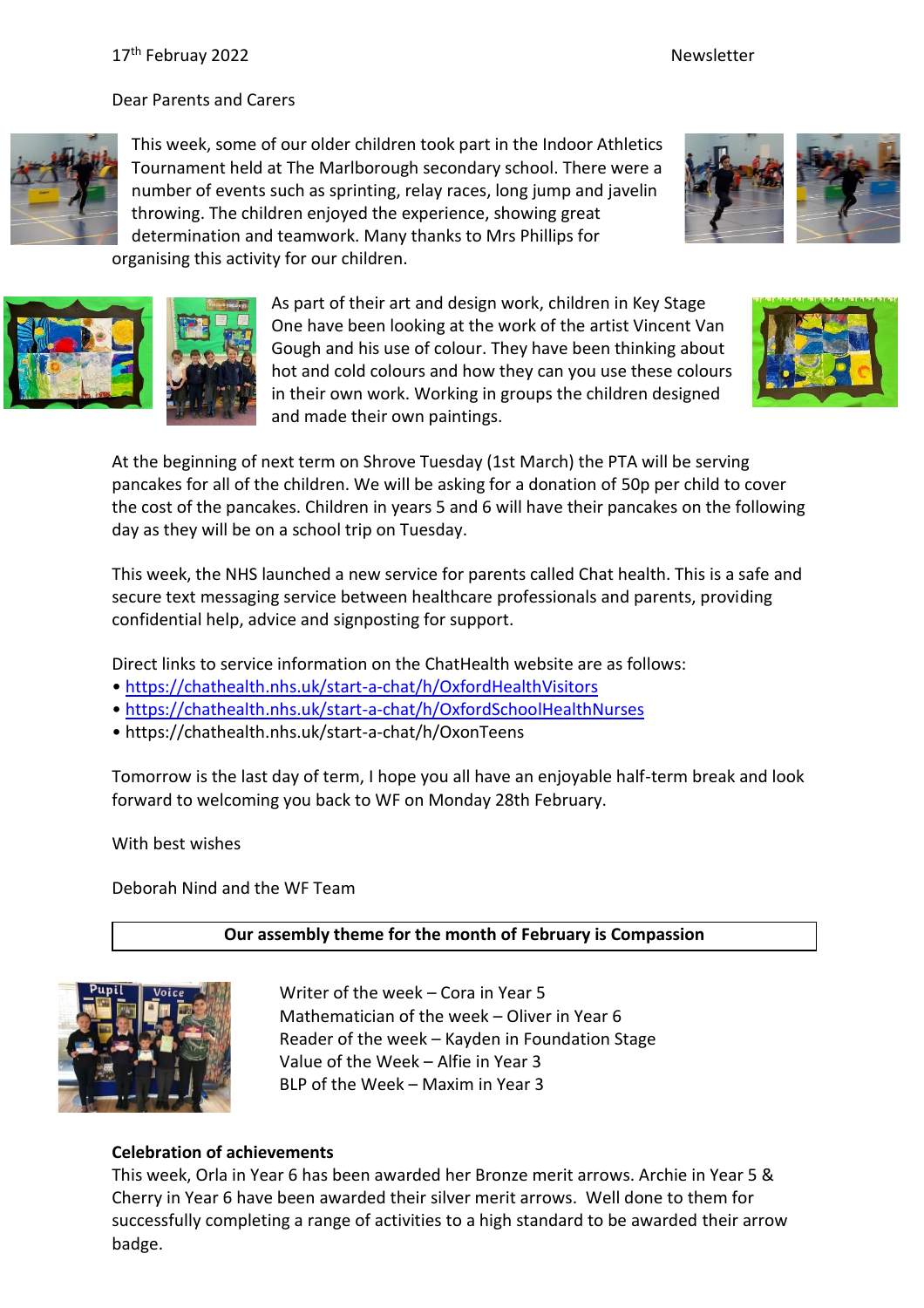Congratulations to the following child who has reached her 175 nights of reading at home: Enid in Red Kites. Congratulations to the following children who have reached their 150 nights of reading at home: Maya & Elliott in Kingfishers. Emily in Owls. Congratulations to the following children who have reached their 125 nights of reading at home: Alex P & Daniel in Kingfishers. Anna B in Nightingales. Jamie in Swallows. Ethan in Red Kites. Congratulations to the following children who have reached their 100 nights of reading at home: Aarav, Teddy & Ruby in Kingfishers. Violet, Nathaniel & Paislee in Nightingales. Dexter in Owls. Congratulations to the following children who have reached their 75 nights of reading at home: Samar & Stanley in Kingfishers. Yasmeena in Nightingales. Jack in Red Kites. Jack in Eagles. Congratulations to the following children who have reached their 50 nights of reading at home: Amelia in Red Kites. Darlah in Swallows. Congratulations to the following children who have reached their 25 nights of reading at home: Nevaeh C & Richard in Kestrels.

## **Attendance**

School starts at 8:45am, can you please make sure your child is in class by 8:45am. **EVERY SCHOOL DAY COUNTS!**

There are only 190 statutory school days in one year and 175 days (weekends and school holidays) available to use for holidays. Parents should avoid taking their children out of school during term time in order to go on holiday.

| <b>Class</b>      | Attendance for 07.02.22 - 11.02.22 |
|-------------------|------------------------------------|
| Eagles            | 90.40%                             |
| Kestrel           | 89.33%                             |
| Kingfishers       | 94.17%                             |
| Nightingales      | 92.69%                             |
| Owls              | 80.33%                             |
| Peregrine Falcons | 97.50%                             |
| <b>Red Kites</b>  | 95.00%                             |
| Robins            | 94.57%                             |
| Sky Larks         | 82.69%                             |
| Swallows          | 94.81%                             |
| Wrens             | 78.98%                             |
| Total             | 90.07%                             |

# **News from the PTA**

We are pleased to announce that the PTA will be serving pancakes to the children on Shrove Tuesday, 1st March and for the year 5 and 6's on Wednesday 2nd March. A 50p donation per child is recommended.

All allergies and intolerances will be catered for.

We are looking for volunteers to help set up and/or serve them on both days. If you are free on either of the mornings (straight after drop off) and feel that this is something you'd like to be involved with please message us via our Facebook page or email us at [williamfletcherschoolpta@gmail.com](mailto:williamfletcherschoolpta@gmail.com)

The first PTA Uniform Exchange and Sale happened last Friday. Thank you to everyone that come along and supported it. We'll be looking to hold another one soon. In the meantime donations of clothing can be accepted in the Uniform Exchange bin in reception.

We had our third lottery draw and winner on Saturday. A cash prize of £20 for one lucky William Fletcher player.

You can sign up at any point, for as long you'd like, £1 a ticket. To support the school please visit [yourschoollottery.co.uk](http://yourschoollottery.co.uk/) and search for William Fletcher.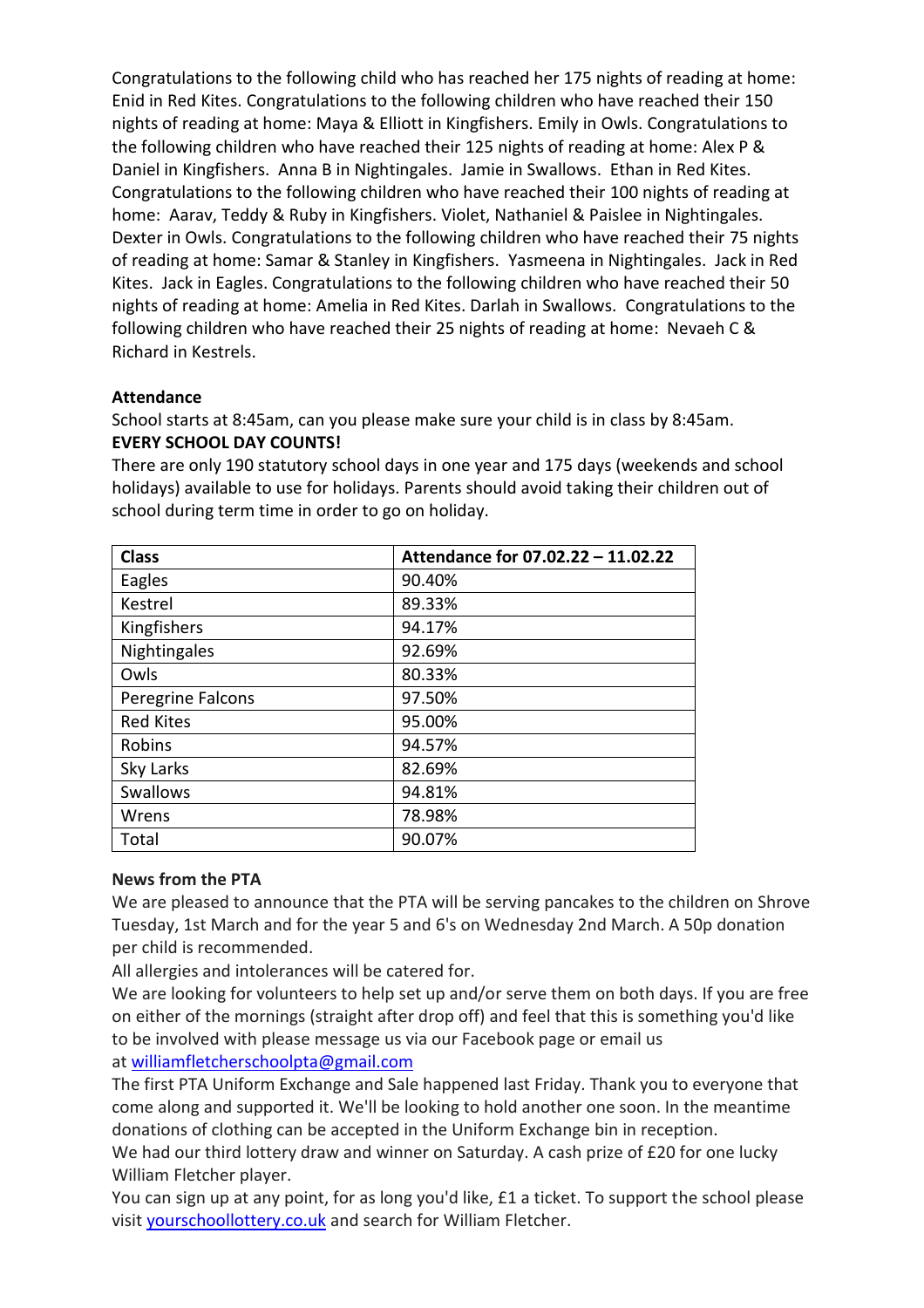This lottery is open to anyone wanting to support and fundraise for William Fletcher carers, parents, grandparents, family friends. Many thanks

## **Breakfast Club**

Breakfast club runs every day from 07:30 – 08:45 in the Howard Hillsdon building (old playgroup). The children enjoy a range of breakfast cereals, fruit juices, yoghurts and toast, followed by the opportunity to play indoor games. The cost is £5.00 per child. If you would like your children to take part in breakfast club, **please see the staff in the office to book prior to attendance.**

## **Calling all budding violin and cello players!**

County Music Service Teacher Mrs. Beaumont who comes into school has space to set up a new group for beginners on violin and / or cello. Lessons taught in small groups of 2-4 students for 20 minutes. Lesson will run at the end of school afternoon on a Wednesday afternoon finishing just after end of school day at 3.05. Students will be escorted buy the teacher for pick up at Reception for pick up. Charges apply, instruments can be hired if necessary. Suitable for both those in years 3 or 4 who have had whole class learning or new beginners. All welcome! For further info email: [Victoria.beaumont@oxfordshire.gov.uk](mailto:Victoria.beaumont@oxfordshire.gov.uk)

### **Step 2 Dance Lessons**

A local dance company Step 2 that comes into school has lots of lessons for all range of ages. Please see website below for further details: [Step 2 Dance Oxford Homepage](https://www.step2dance.co.uk/home) - STEP 2 DANCE

### **Yarnton Youth Netball**

Open to boys and girls in years 3, 4, 5 & 6 from William Fletcher School. Training is on Wednesdays at the school, after school until 4pm. Places are limited, and if you are interested in your child taking part please email [yarntonyouthnetball@gmail.com](mailto:yarntonyouthnetball@gmail.com) for more details. This year we will be asking all youngsters involved to become members of England Netball for a small one-off fee, so that we can run the session as part of Yarnton Netball Club.

### **Forthcoming Dates**

| February 2022     |                                                  |
|-------------------|--------------------------------------------------|
| 18.02.2022        | Term 3 ends                                      |
| 28.02.2022        | Term 4 starts                                    |
| 28.02.2022        | West Oxfordshire Hockey tournament               |
| <b>March 2022</b> |                                                  |
| 01.03.2022        | Year 5 & 6 Visit to The Story Museum             |
| 03.03.2022        | Year 3 & 4 The Synagogue                         |
| 07.03.2022        | <b>Parent Teacher Meeting</b>                    |
| 08.03.2022        | <b>Parent Teacher Meeting</b>                    |
| 15.03.2022        | NCMP Height and Weight for Foundation and Year 6 |
| 22.03.2022        | <b>Foundation Stage Hill End Camp</b>            |
| 24.03.2022        | Key Stage 2 Parliament Trip                      |
|                   |                                                  |

### **April 2022**

| 04.04.22 - 06.04.22 Year 4 Hooke Court |               |
|----------------------------------------|---------------|
| 08.04.22                               | Term 4 ends   |
| 25.04.22                               | Term 5 starts |